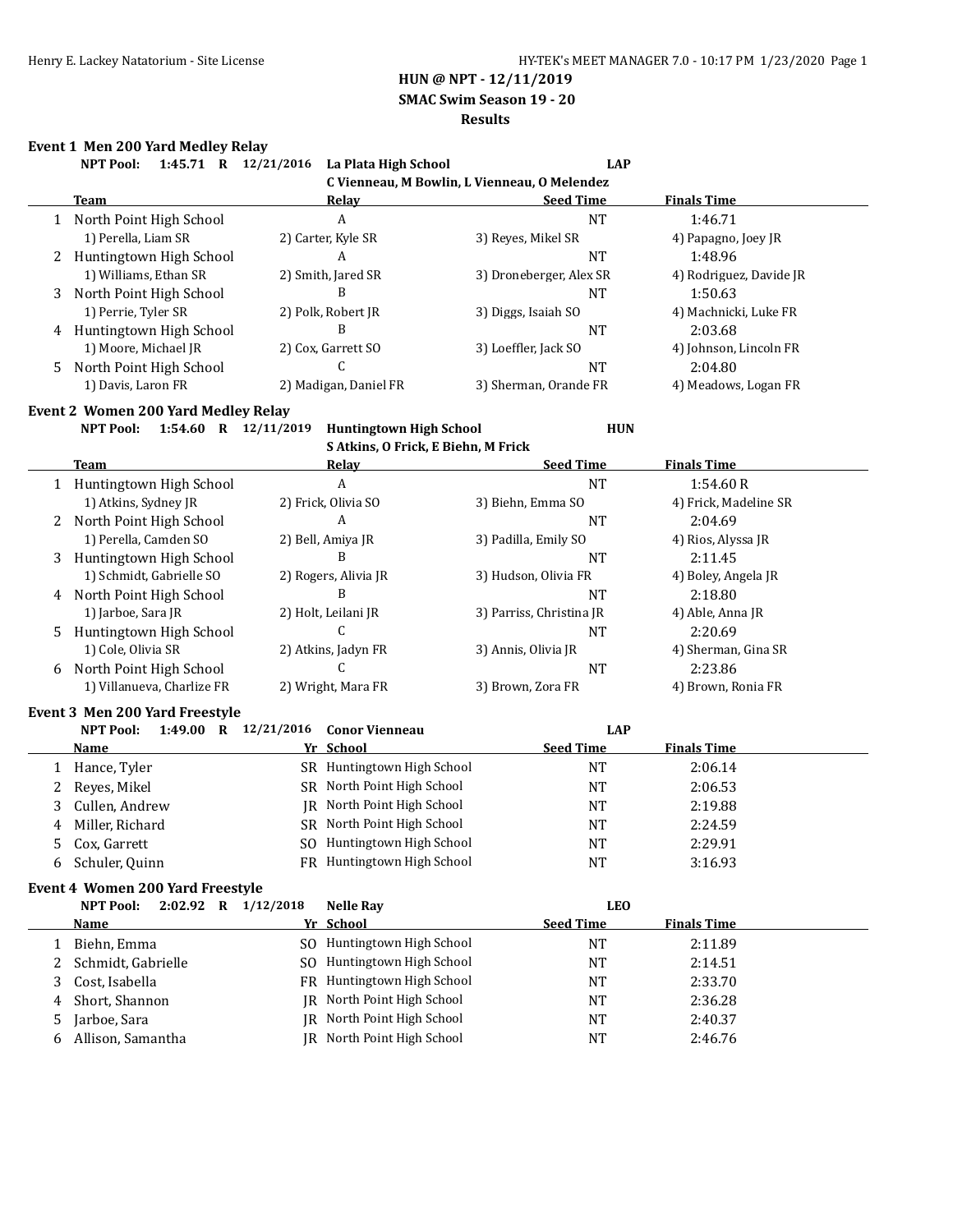**SMAC Swim Season 19 - 20**

#### **Results**

### **Event 5 Men 200 Yard IM**

|     | <b>NPT Pool:</b>                                           | 2:03.96 R 12/14/2016                         | <b>Conor Vienneau</b>             | <b>LAP</b>       |                    |  |
|-----|------------------------------------------------------------|----------------------------------------------|-----------------------------------|------------------|--------------------|--|
|     | <b>Name</b>                                                |                                              | Yr School                         | <b>Seed Time</b> | <b>Finals Time</b> |  |
| 1   | Williams, Ethan                                            |                                              | SR Huntingtown High School        | <b>NT</b>        | 2:07.40            |  |
| 2   | Droneberger, Alex                                          |                                              | SR Huntingtown High School        | <b>NT</b>        | 2:12.83            |  |
| 3   | Diggs, Isaiah                                              |                                              | SO North Point High School        | <b>NT</b>        | 2:21.31            |  |
| 4   | Perella, Liam                                              |                                              | SR North Point High School        | NT               | 2:24.07            |  |
| 5   | Kline, Steven                                              |                                              | JR North Point High School        | NT               | 2:53.97            |  |
| 6   | Vinson, Cameron                                            |                                              | JR Huntingtown High School        | NT               | 3:15.95            |  |
|     |                                                            |                                              |                                   |                  |                    |  |
|     | Event 6 Women 200 Yard IM                                  |                                              |                                   |                  |                    |  |
|     | <b>NPT Pool:</b>                                           | 2:14.88 R 1/12/2018                          | <b>Hayley Newton</b><br>Yr School | <b>LEO</b>       |                    |  |
|     | <u>Name</u>                                                |                                              |                                   | <b>Seed Time</b> | <b>Finals Time</b> |  |
| 1   | Frick, Madeline                                            |                                              | SR Huntingtown High School        | <b>NT</b>        | 2:15.96            |  |
| 2   | Rogers, Alivia                                             |                                              | JR Huntingtown High School        | <b>NT</b>        | 2:32.98            |  |
| 3   | Rios, Alyssa                                               |                                              | JR North Point High School        | NT               | 2:47.14            |  |
| 4   | Hudson, Olivia                                             |                                              | FR Huntingtown High School        | <b>NT</b>        | 2:50.04            |  |
| 5   | Holt, Leilani                                              |                                              | JR North Point High School        | NT               | 3:09.26            |  |
| --- | Perella, Camden                                            |                                              | SO North Point High School        | <b>NT</b>        | DQ                 |  |
|     |                                                            | Shoulders past vertical toward breast - back |                                   |                  |                    |  |
|     | <b>Event 7 Men 50 Yard Freestyle</b>                       |                                              |                                   |                  |                    |  |
|     | <b>NPT Pool:</b>                                           | 23.74 R 1/27/2017                            | <b>Jermaine Thompson</b>          | <b>LAC</b>       |                    |  |
|     | <u>Name</u>                                                |                                              | Yr School                         | <b>Seed Time</b> | <b>Finals Time</b> |  |
|     | 1 Perrie, Tyler                                            |                                              | SR North Point High School        | <b>NT</b>        | 23.95              |  |
| 2   | Papagno, Joey                                              |                                              | JR North Point High School        | NT               | 23.97              |  |
| 3   | Rodriguez, Davide                                          |                                              | <b>IR</b> Huntingtown High School | <b>NT</b>        | 24.77              |  |
| 4   | Carter, Kyle                                               |                                              | SR North Point High School        | <b>NT</b>        | 24.85              |  |
| 5   | Johnson, Lincoln                                           |                                              | FR Huntingtown High School        | NT               | 26.82              |  |
| 6   | Sherman, Orande                                            |                                              | FR North Point High School        | <b>NT</b>        | 27.77              |  |
| 7   | Meadows, Logan                                             |                                              | FR North Point High School        | <b>NT</b>        | 28.26              |  |
| 8   | Krenik, Micah                                              | SO.                                          | Huntingtown High School           | NT               | 29.90              |  |
| 9   | Jackson, Louis                                             | SO.                                          | North Point High School           | <b>NT</b>        | 32.26              |  |
|     |                                                            |                                              |                                   |                  |                    |  |
|     | <b>Event 8 Women 50 Yard Freestyle</b><br><b>NPT Pool:</b> | 25.81 R 1/26/2018                            | <b>Megan Schueller</b>            | <b>LAP</b>       |                    |  |
|     | <u>Name</u>                                                |                                              | Yr School                         | <b>Seed Time</b> | <b>Finals Time</b> |  |
|     | Frick, Olivia                                              |                                              | SO Huntingtown High School        | <b>NT</b>        | 26.80              |  |
| 1   |                                                            |                                              | JR North Point High School        | NT               | 28.32              |  |
| 2   | Bell, Amiya                                                |                                              | FR North Point High School        |                  |                    |  |
| 3   | Brown, Ronia                                               |                                              | JR North Point High School        | <b>NT</b>        | 31.66              |  |
| 4   | Lile, Katarina                                             |                                              |                                   | <b>NT</b>        | 33.23              |  |
| 5   | Carman, Kate                                               |                                              | SR North Point High School        | NT               | 33.31              |  |
| 6   | White, Gabrielle                                           | IR                                           | Huntingtown High School           | NT               | 33.41              |  |
| 7   | Floyd, Jiselle                                             | SO.                                          | North Point High School           | NT               | 33.75              |  |
| 8   | Proctor, Shamiah                                           | FR                                           | North Point High School           | NT               | 34.47              |  |
| 9   | Card, Isabel                                               | SO.                                          | Huntingtown High School           | NT               | 42.68              |  |
|     | Event 11 Men 100 Yard Butterfly                            |                                              |                                   |                  |                    |  |
|     | <b>NPT Pool:</b>                                           | 56.32 R 12/21/2016                           | <b>Lawrence Sapp</b>              | <b>NPT</b>       |                    |  |
|     | <u>Name</u>                                                |                                              | Yr School                         | <b>Seed Time</b> | <b>Finals Time</b> |  |
| 1   | Droneberger, Alex                                          |                                              | SR Huntingtown High School        | <b>NT</b>        | 57.16              |  |
| 2   | Reyes, Mikel                                               |                                              | SR North Point High School        | $\rm{NT}$        | 59.38              |  |
| 3   | Polk, Robert                                               |                                              | JR North Point High School        | NT               | 1:04.24            |  |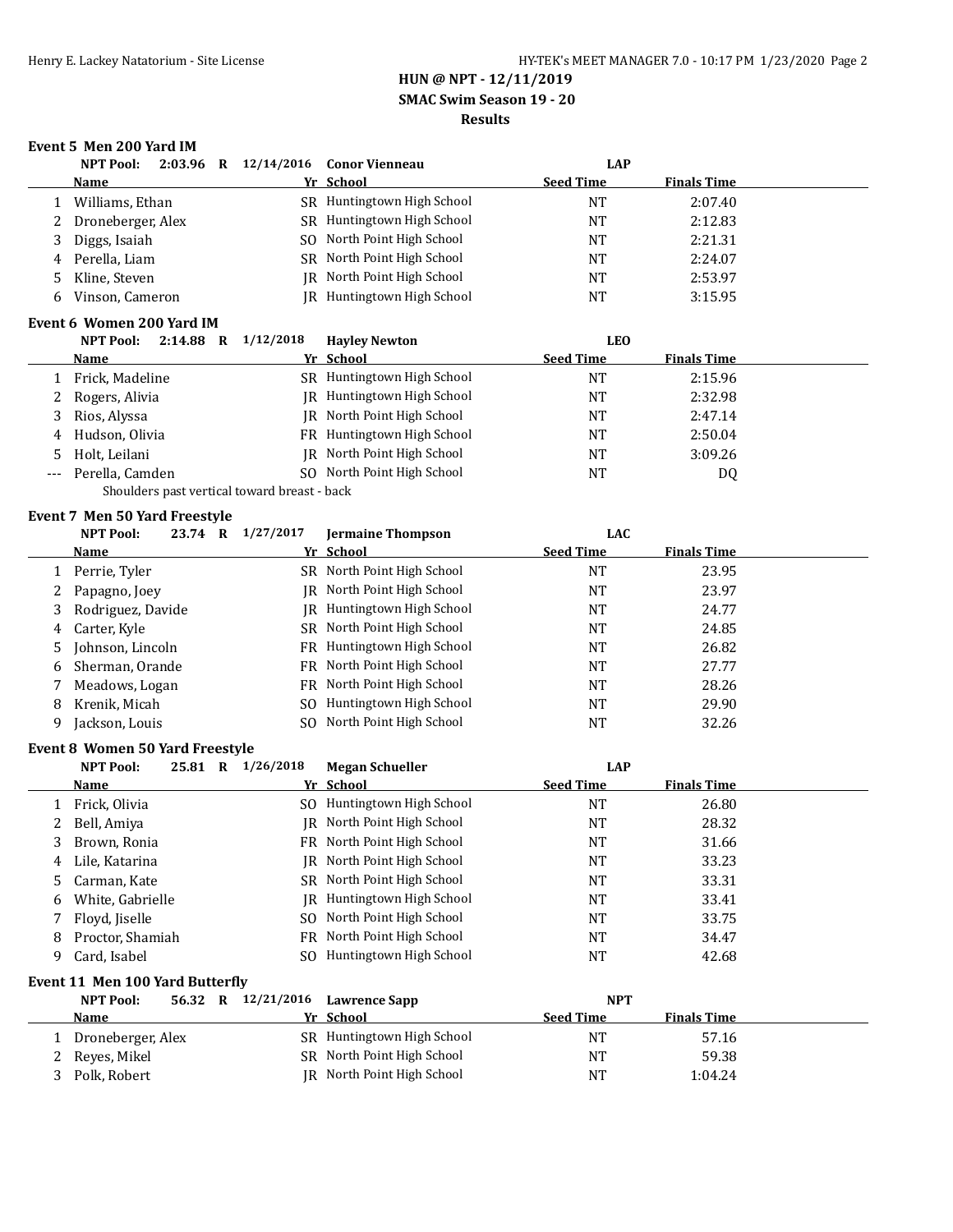**SMAC Swim Season 19 - 20**

### **Results**

|  |  | (Event 11 Men 100 Yard Butterfly) |  |
|--|--|-----------------------------------|--|
|  |  |                                   |  |

|              | TERCHE II. MCH 100 TULU DUCCITIV I        |    |                            |                  |                    |  |
|--------------|-------------------------------------------|----|----------------------------|------------------|--------------------|--|
|              | <u>Name</u>                               |    | Yr School                  | <b>Seed Time</b> | <b>Finals Time</b> |  |
|              | 4 Lile, Kristof                           |    | SR North Point High School | <b>NT</b>        | 1:09.56            |  |
| 5.           | Johnson, Lincoln                          |    | FR Huntingtown High School | <b>NT</b>        | 1:13.26            |  |
|              | Event 12 Women 100 Yard Butterfly         |    |                            |                  |                    |  |
|              | <b>NPT Pool:</b><br>1:01.09 R $1/13/2017$ |    | <b>Laurel Gallaudet</b>    | <b>NOC</b>       |                    |  |
|              | <u>Name</u>                               |    | Yr School                  | <b>Seed Time</b> | <b>Finals Time</b> |  |
| $\mathbf{1}$ | Frick, Madeline                           |    | SR Huntingtown High School | <b>NT</b>        | 1:01.80            |  |
| 2            | Biehn, Emma                               |    | SO Huntingtown High School | <b>NT</b>        | 1:03.26            |  |
| 3            | Padilla, Emily                            |    | SO North Point High School | <b>NT</b>        | 1:12.06            |  |
| 4            | Villanueva, Charlize                      |    | FR North Point High School | <b>NT</b>        | 1:18.22            |  |
| 5            | Annis, Olivia                             |    | JR Huntingtown High School | <b>NT</b>        | 1:28.49            |  |
| 6            | Brown, Zora                               |    | FR North Point High School | <b>NT</b>        | 1:28.65            |  |
|              | Event 13 Men 100 Yard Freestyle           |    |                            |                  |                    |  |
|              | <b>NPT Pool:</b><br>50.48 R 1/26/2018     |    | <b>Conor Vienneau</b>      | <b>LAP</b>       |                    |  |
|              | <u>Name</u>                               |    | Yr School                  | <b>Seed Time</b> | <b>Finals Time</b> |  |
| 1            | Perella, Liam                             |    | SR North Point High School | <b>NT</b>        | 54.46              |  |
| 2            | Papagno, Joey                             |    | JR North Point High School | <b>NT</b>        | 55.42              |  |
| 3            | Rodriguez, Davide                         |    | JR Huntingtown High School | NT               | 57.85              |  |
|              | Machnicki, Luke                           |    | FR North Point High School | <b>NT</b>        | 57.90              |  |
| 4            | Moore, Michael                            |    | JR Huntingtown High School | <b>NT</b>        | 1:01.46            |  |
| 5            |                                           |    | SO Huntingtown High School |                  |                    |  |
| 6            | Loeffler, Jack                            |    |                            | <b>NT</b>        | 1:02.92            |  |
|              | Event 14 Women 100 Yard Freestyle         |    |                            |                  |                    |  |
|              | <b>NPT Pool:</b><br>56.67 R 12/21/2016    |    | <b>Nathalie LaFontant</b>  | <b>NPT</b>       |                    |  |
|              | Name                                      |    | Yr School                  | <b>Seed Time</b> | <b>Finals Time</b> |  |
| 1            | Atkins, Sydney                            |    | JR Huntingtown High School | <b>NT</b>        | 58.59              |  |
| 2            | Perella, Camden                           |    | SO North Point High School | <b>NT</b>        | 1:03.85            |  |
| 3            | Able, Anna                                |    | JR North Point High School | <b>NT</b>        | 1:06.68            |  |
| 4            | Parriss, Christina                        |    | JR North Point High School | <b>NT</b>        | 1:07.38            |  |
| 5            | Cole, Olivia                              |    | SR Huntingtown High School | <b>NT</b>        | 1:14.50            |  |
| 6            | Boley, Angela                             |    | JR Huntingtown High School | <b>NT</b>        | 1:15.01            |  |
|              | Event 15 Men 500 Yard Freestyle           |    |                            |                  |                    |  |
|              | 5:02.39 R 12/13/2017<br><b>NPT Pool:</b>  |    | <b>Ethan Williams</b>      | <b>HUN</b>       |                    |  |
|              | <b>Name</b>                               |    | Yr School                  | <b>Seed Time</b> | <b>Finals Time</b> |  |
| 1            | Williams, Ethan                           |    | SR Huntingtown High School | <b>NT</b>        | 5:05.64            |  |
| 2            | Doughty, Josh                             |    | JR North Point High School | <b>NT</b>        | 6:15.19            |  |
| 3            | Scott, Myles                              |    | JR North Point High School | $\rm{NT}$        | 6:28.49            |  |
|              |                                           |    | IR North Point High School | <b>NT</b>        | 6:29.63            |  |
| 4            | Avila, Fernando                           |    | SR Huntingtown High School |                  |                    |  |
| 5            | Smith, Jared                              |    | SO Huntingtown High School | NT               | 6:54.24            |  |
| 6            | Krenik, Micah                             |    |                            | NT               | 7:26.37            |  |
|              | Event 16 Women 500 Yard Freestyle         |    |                            |                  |                    |  |
|              | 5:28.69 R 1/12/2018<br><b>NPT Pool:</b>   |    | <b>Nelle Ray</b>           | <b>LEO</b>       |                    |  |
|              | <b>Name</b>                               |    | Yr School                  | <b>Seed Time</b> | <b>Finals Time</b> |  |
| 1            | Schmidt, Gabrielle                        |    | SO Huntingtown High School | <b>NT</b>        | 5:56.29            |  |
| 2            | Rios, Alyssa                              | IR | North Point High School    | <b>NT</b>        | 6:39.14            |  |
| 3            | Ball, Jordan                              |    | JR North Point High School | NT               | 7:03.65            |  |
| 4            | Boley, Angela                             | IR | Huntingtown High School    | NT               | 8:01.34            |  |
| 5            | Patterson, Marin                          |    | SO North Point High School | NT               | 8:23.10            |  |
| 6            | Doster, Shylar                            |    | JR Huntingtown High School | <b>NT</b>        | 10:20.24           |  |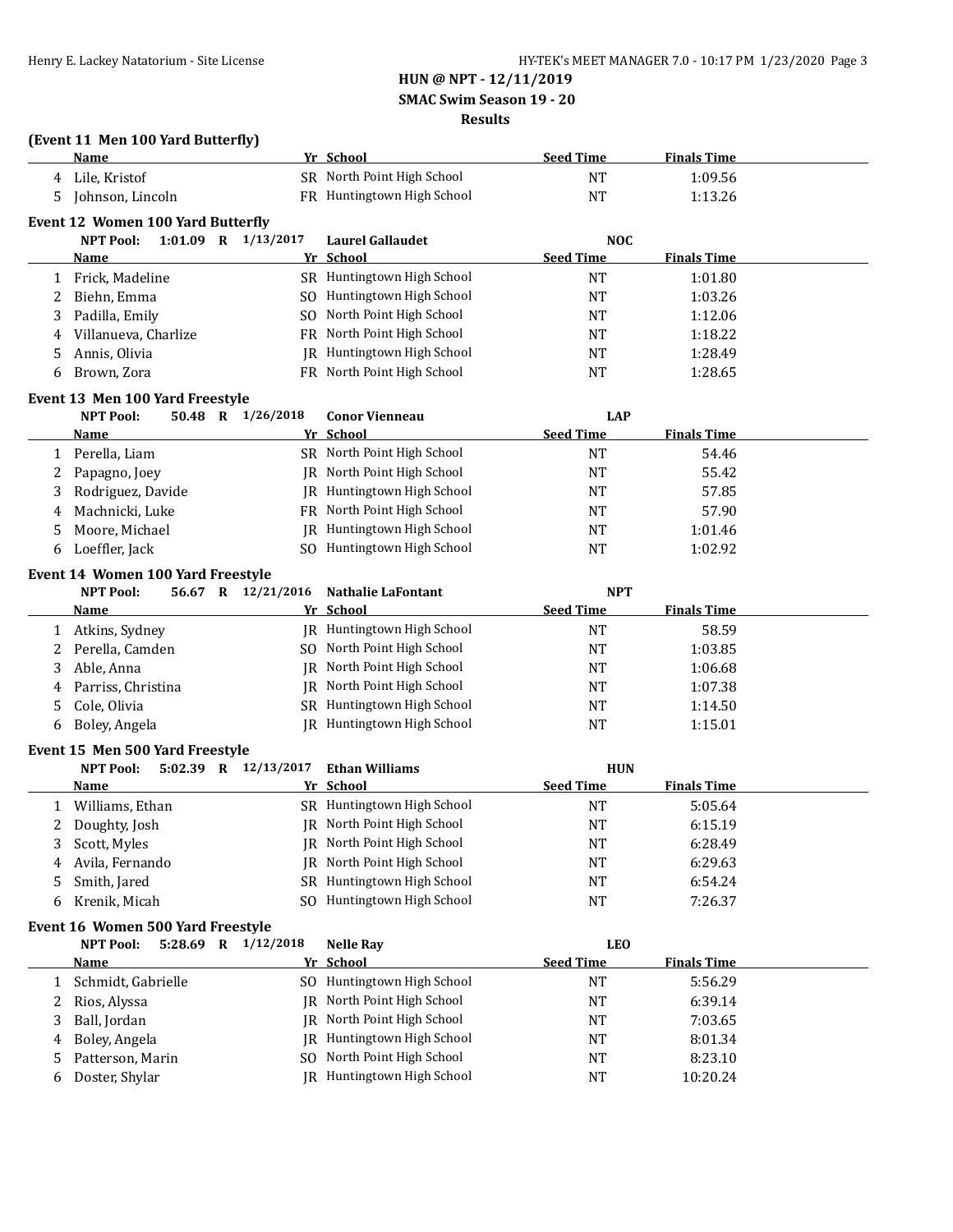**SMAC Swim Season 19 - 20**

### **Results**

#### **Event 17 Men 200 Yard Freestyle Relay**

|              | 1:36.14 R 1/31/2018<br><b>NPT Pool:</b>  | <b>Leonardtown High School</b>         | <b>LEO</b>                 |                        |
|--------------|------------------------------------------|----------------------------------------|----------------------------|------------------------|
|              |                                          | Z Claus, B Carrigg, L Russell, A Bacon |                            |                        |
|              | <b>Team</b>                              | <b>Relay</b>                           | <b>Seed Time</b>           | <b>Finals Time</b>     |
|              | 1 North Point High School                | A                                      | <b>NT</b>                  | 1:36.62                |
|              | 1) Reyes, Mikel SR                       | 2) Perrie, Tyler SR                    | 3) Carter, Kyle SR         | 4) Polk, Robert JR     |
| 2            | North Point High School                  | B                                      | NT                         | 1:45.97                |
|              | 1) Martin, Brandon SO                    | 2) Machnicki, Luke FR                  | 3) Sherman, Orande FR      | 4) Cullen, Andrew JR   |
| 3            | North Point High School                  | C                                      | <b>NT</b>                  | 1:49.33                |
|              | 1) Bodamer, Tim JR                       | 2) Ford, Nicholas FR                   | 3) Lile, Kristof SR        | 4) Scott, Myles JR     |
|              | 4 Huntingtown High School                | A                                      | NT                         | 1:53.10                |
|              | 1) Johnson, Lincoln FR                   | 2) Krenik, Micah SO                    | 3) Loeffler, Jack SO       | 4) Hance, Tyler SR     |
| 5            | Huntingtown High School                  | B                                      | <b>NT</b>                  | 2:21.69                |
|              | 1) Freeman, Dylan FR                     | 2) Arias, Christian FR                 | 3) Nielsen, Kyle FR        | 4) Schuler, Quinn FR   |
|              | Event 18 Women 200 Yard Freestyle Relay  |                                        |                            |                        |
|              | 1:46.87 R 1/31/2018<br><b>NPT Pool:</b>  | <b>Leonardtown High School</b>         | <b>LEO</b>                 |                        |
|              |                                          | H Newton, E Carrigg, S Hotz, N Ray     |                            |                        |
|              | <b>Team</b>                              | <b>Relay</b>                           | <b>Seed Time</b>           | <b>Finals Time</b>     |
|              | 1 North Point High School                | A                                      | <b>NT</b>                  | 1:54.22                |
|              | 1) Bell, Amiya JR                        | 2) Padilla, Emily SO                   | 3) Parriss, Christina JR   | 4) Perella, Camden SO  |
| 2            | North Point High School                  | B                                      | NT                         | 2:05.07                |
|              | 1) Able, Anna JR                         | 2) Ball, Jordan JR                     | 3) Villanueva, Charlize FR | 4) Patterson, Marin SO |
|              | Huntingtown High School                  | A                                      | <b>NT</b>                  | 2:09.41                |
| 3            | 1) Boley, Angela JR                      | 2) Cole, Olivia SR                     |                            |                        |
|              |                                          | B                                      | 3) Atkins, Jadyn FR        | 4) Hudson, Olivia FR   |
| 4            | Huntingtown High School                  |                                        | NT                         | 2:10.44                |
|              | 1) Cost, Isabella FR                     | 2) Annis, Olivia JR                    | 3) Sherman, Gina SR        | 4) White, Gabrielle JR |
|              | North Point High School                  | C                                      | <b>NT</b>                  | DQ                     |
|              | Early take-off swimmer #3                |                                        |                            |                        |
|              | 1) McCammon, Blythe SO                   | 2) Wright, Mara FR                     | 3) Alo, Tyler SO           | 4) Lile, Katarina JR   |
|              | Event 19 Men 100 Yard Backstroke         |                                        |                            |                        |
|              | <b>NPT Pool:</b>                         | 55.94 R 12/21/2016 Conor Vienneau      | <b>LAP</b>                 |                        |
|              | <u>Name</u>                              | Yr School                              | <b>Seed Time</b>           | <b>Finals Time</b>     |
|              | 1 Diggs, Isaiah                          | SO North Point High School             | NT                         | 1:03.25                |
| 2            | Perrie, Tyler                            | SR North Point High School             | <b>NT</b>                  | 1:10.86                |
| 3            | Bodamer, Tim                             | JR North Point High School             | <b>NT</b>                  | 1:20.32                |
| 4            | Vinson, Cameron                          | JR Huntingtown High School             | <b>NT</b>                  | 1:25.80                |
| 5            | Schuler, Quinn                           | FR Huntingtown High School             | <b>NT</b>                  | 1:50.38                |
|              | Moore, Michael                           | JR Huntingtown High School             | <b>NT</b>                  | DQ                     |
|              | Multiple strokes past vertical at turn   |                                        |                            |                        |
|              | Event 20 Women 100 Yard Backstroke       |                                        |                            |                        |
|              | 1:01.87 R 12/13/2017<br><b>NPT Pool:</b> | <b>Maddie Frick</b>                    | <b>HUN</b>                 |                        |
|              | <b>Name</b>                              | Yr School                              | <b>Seed Time</b>           | <b>Finals Time</b>     |
|              |                                          | JR Huntingtown High School             |                            |                        |
| $\mathbf{1}$ | Atkins, Sydney                           |                                        | NT                         | 1:04.41                |
| 2            | Cost, Isabella                           | FR Huntingtown High School             | $\rm{NT}$                  | 1:20.28                |
| 3            | Jarboe, Sara                             | JR North Point High School             | NT                         | 1:22.07                |
| 4            | Padilla, Emily                           | SO North Point High School             | NT                         | 1:25.12                |

5 White, Gabrielle JR Huntingtown High School NT 1:28.53 6 Alo, Tyler SO North Point High School NT 1:43.36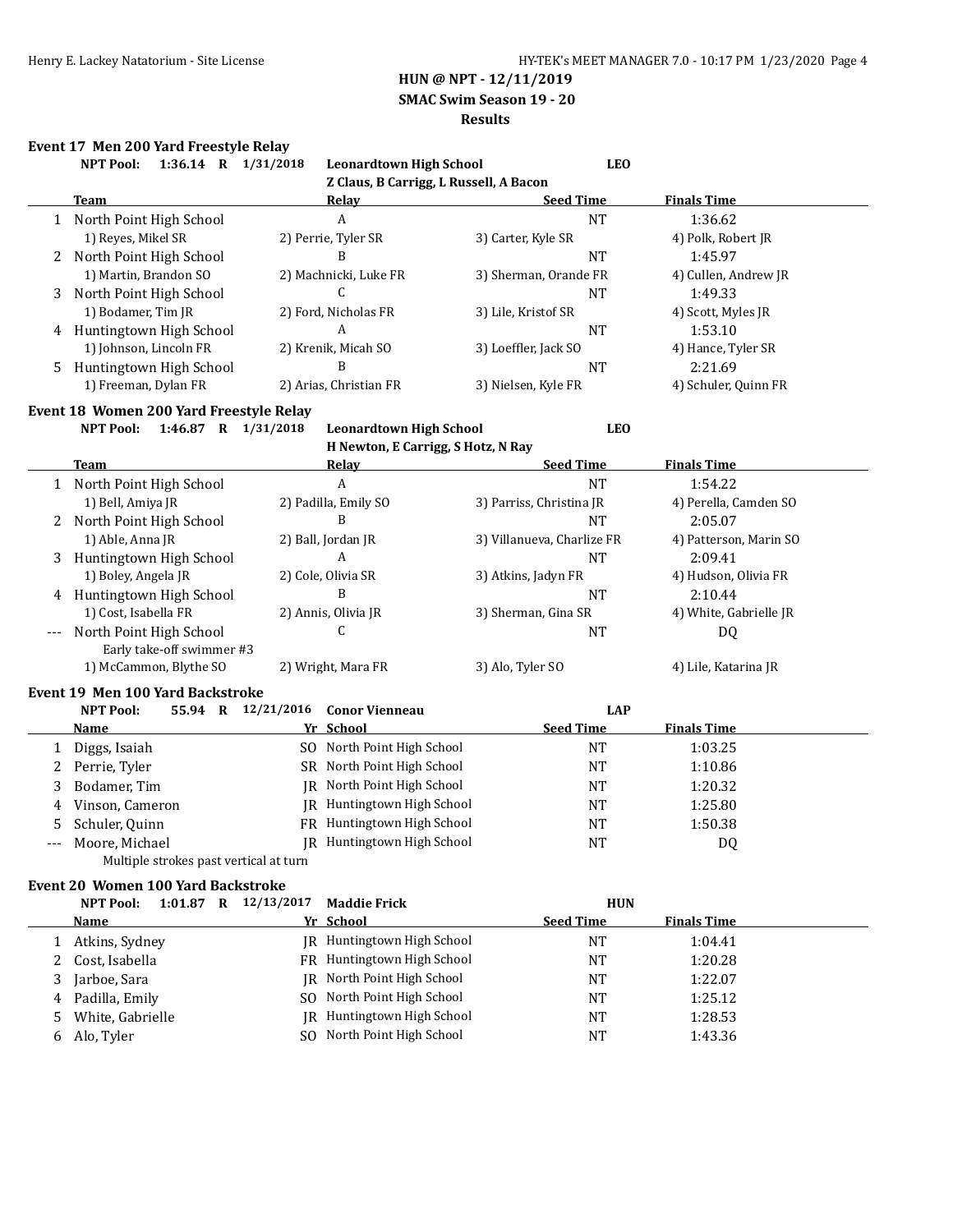### **HUN @ NPT - 12/11/2019 SMAC Swim Season 19 - 20**

# **Results**

### **Event 21 Men 100 Yard Breaststroke**

|                                                                                                                                      | <b>NPT Pool:</b>                            |             |  | 1:06.33 R $12/20/2017$ | <b>Kristopher Schueller</b>          |  |                         | <b>LAP</b> |                       |  |
|--------------------------------------------------------------------------------------------------------------------------------------|---------------------------------------------|-------------|--|------------------------|--------------------------------------|--|-------------------------|------------|-----------------------|--|
|                                                                                                                                      | <b>Name</b>                                 |             |  |                        | Yr School                            |  | <b>Seed Time</b>        |            | <b>Finals Time</b>    |  |
| 1                                                                                                                                    | Carter, Kyle                                |             |  |                        | SR North Point High School           |  | <b>NT</b>               |            | 1:09.11               |  |
| 2                                                                                                                                    | Polk, Robert                                |             |  |                        | IR North Point High School           |  | <b>NT</b>               |            | 1:09.87               |  |
| 3                                                                                                                                    | Smith, Jared                                |             |  |                        | SR Huntingtown High School           |  | <b>NT</b>               |            | 1:11.00               |  |
| 4                                                                                                                                    | Madigan, Daniel                             |             |  | FR                     | North Point High School              |  | <b>NT</b>               |            | 1:15.43               |  |
| 5                                                                                                                                    | Hance, Tyler                                |             |  |                        | SR Huntingtown High School           |  | <b>NT</b>               |            | 1:15.53               |  |
| 6                                                                                                                                    | Cox, Garrett                                |             |  |                        | SO Huntingtown High School           |  | <b>NT</b>               |            | 1:18.61               |  |
|                                                                                                                                      | <b>Event 22 Women 100 Yard Breaststroke</b> |             |  |                        |                                      |  |                         |            |                       |  |
|                                                                                                                                      | <b>NPT Pool:</b>                            | $1:08.98$ R |  | 12/11/2019             | <b>Olivia Frick</b>                  |  |                         | <b>HUN</b> |                       |  |
|                                                                                                                                      | <b>Name</b>                                 |             |  |                        | Yr School                            |  | <b>Seed Time</b>        |            | <b>Finals Time</b>    |  |
| 1                                                                                                                                    | Frick, Olivia                               |             |  |                        | SO Huntingtown High School           |  | <b>NT</b>               |            | 1:08.98R              |  |
| 2                                                                                                                                    | Rogers, Alivia                              |             |  |                        | JR Huntingtown High School           |  | <b>NT</b>               |            | 1:15.17               |  |
| 3                                                                                                                                    | Bell, Amiya                                 |             |  |                        | <b>IR</b> North Point High School    |  | <b>NT</b>               |            | 1:18.29               |  |
| 4                                                                                                                                    | Atkins, Jadyn                               |             |  | FR                     | Huntingtown High School              |  | <b>NT</b>               |            | 1:18.41               |  |
| 5                                                                                                                                    | Holt, Leilani                               |             |  | <b>IR</b>              | North Point High School              |  | <b>NT</b>               |            | 1:31.75               |  |
| 6                                                                                                                                    | Patterson, Marin                            |             |  | S <sub>O</sub>         | North Point High School              |  | <b>NT</b>               |            | 1:35.44               |  |
|                                                                                                                                      | Event 23 Men 400 Yard Freestyle Relay       |             |  |                        |                                      |  |                         |            |                       |  |
|                                                                                                                                      | <b>NPT Pool:</b>                            |             |  | 3:36.65 R $1/31/2018$  | <b>Leonardtown High School</b>       |  |                         | <b>LEO</b> |                       |  |
|                                                                                                                                      |                                             |             |  |                        | Z Claus, B Carrigg, J Harms, A Bacon |  |                         |            |                       |  |
|                                                                                                                                      | Team                                        |             |  |                        | <b>Relay</b>                         |  | <b>Seed Time</b>        |            | <b>Finals Time</b>    |  |
|                                                                                                                                      | 1 North Point High School                   |             |  |                        | A                                    |  | <b>NT</b>               |            | 3:46.82               |  |
|                                                                                                                                      | 1) Papagno, Joey JR                         |             |  |                        | 2) Diggs, Isaiah SO                  |  | 3) Doughty, Josh JR     |            | 4) Perella, Liam SR   |  |
|                                                                                                                                      | 2 Huntingtown High School                   |             |  |                        | A                                    |  | <b>NT</b>               |            | 3:54.01               |  |
|                                                                                                                                      | 1) Droneberger, Alex SR                     |             |  |                        | 2) Smith, Jared SR                   |  | 3) Rodriguez, Davide JR |            | 4) Williams, Ethan SR |  |
| 3                                                                                                                                    | North Point High School                     |             |  |                        | B                                    |  | <b>NT</b>               |            | 4:07.19               |  |
|                                                                                                                                      | 1) Avila, Fernando JR                       |             |  |                        | 2) Cullen, Andrew JR                 |  | 3) Kline, Steven JR     |            | 4) Miller, Richard SR |  |
|                                                                                                                                      | 4 North Point High School                   |             |  |                        | C                                    |  | <b>NT</b>               |            | 4:19.87               |  |
|                                                                                                                                      | 1) Gimmel, Lance SO                         |             |  |                        | 2) Davis, Laron FR                   |  | 3) Ford, Nicholas FR    |            | 4) Jackson, Louis SO  |  |
| 5.                                                                                                                                   | Huntingtown High School                     |             |  |                        | B                                    |  | <b>NT</b>               |            | 4:22.32               |  |
|                                                                                                                                      | 1) Hance, Tyler SR                          |             |  |                        | 2) Loeffler, Jack SO                 |  | 3) Cox, Garrett SO      |            | 4) Moore, Michael JR  |  |
|                                                                                                                                      | 6 Huntingtown High School                   |             |  |                        | C                                    |  | <b>NT</b>               |            | 5:19.87               |  |
|                                                                                                                                      | 1) Freeman, Dylan FR                        |             |  |                        | 2) Nielsen, Kyle FR                  |  | 3) Krohnert, Max SR     |            | 4) Schuler, Quinn FR  |  |
| Event 24 Women 400 Yard Freestyle Relay<br><b>LEO</b><br><b>NPT Pool:</b><br>3:53.38 R $1/12/2018$<br><b>Leonardtown High School</b> |                                             |             |  |                        |                                      |  |                         |            |                       |  |

**H Newton, K Ng, S Hotz, N Ray**

|       | Team                                                 | Relay                  | <b>Seed Time</b>        | <b>Finals Time</b>       |
|-------|------------------------------------------------------|------------------------|-------------------------|--------------------------|
|       | Huntingtown High School                              | A                      | NT                      | 3:59.40                  |
|       | 1) Atkins, Sydney JR                                 | 2) Frick, Olivia SO    | 3) Biehn, Emma SO       | 4) Frick, Madeline SR    |
|       | Huntingtown High School                              | B                      | <b>NT</b>               | 4:28.95                  |
|       | 1) Schmidt, Gabrielle SO                             | 2) Cole, Olivia SR     | 3) Hudson, Olivia FR    | 4) Rogers, Alivia JR     |
| 3     | North Point High School                              | A                      | NT                      | 4:33.57                  |
|       | 1) Able, Anna JR                                     | 2) Ball, Jordan JR     | 3) Rios, Alyssa JR      | 4) Parriss, Christina JR |
| 4     | North Point High School                              | B                      | <b>NT</b>               | 4:47.17                  |
|       | 1) Brown, Zora FR                                    | 2) Jarboe, Sara JR     | 3) Short, Shannon JR    | 4) Holt, Leilani JR      |
| 5.    | Huntingtown High School                              | U                      | NT                      | 5:13.13                  |
|       | 1) Atkins, Jadyn FR                                  | 2) White, Gabrielle JR | 3) Card, Isabel SO      | 4) Cost, Isabella FR     |
| $---$ | North Point High School<br>Early take-off swimmer #2 | U                      | NT                      | DQ                       |
|       | 1) Floyd, Jiselle SO                                 | 2) McCammon, Blythe SO | 3) Allison, Samantha JR | 4) Proctor, Shamiah FR   |